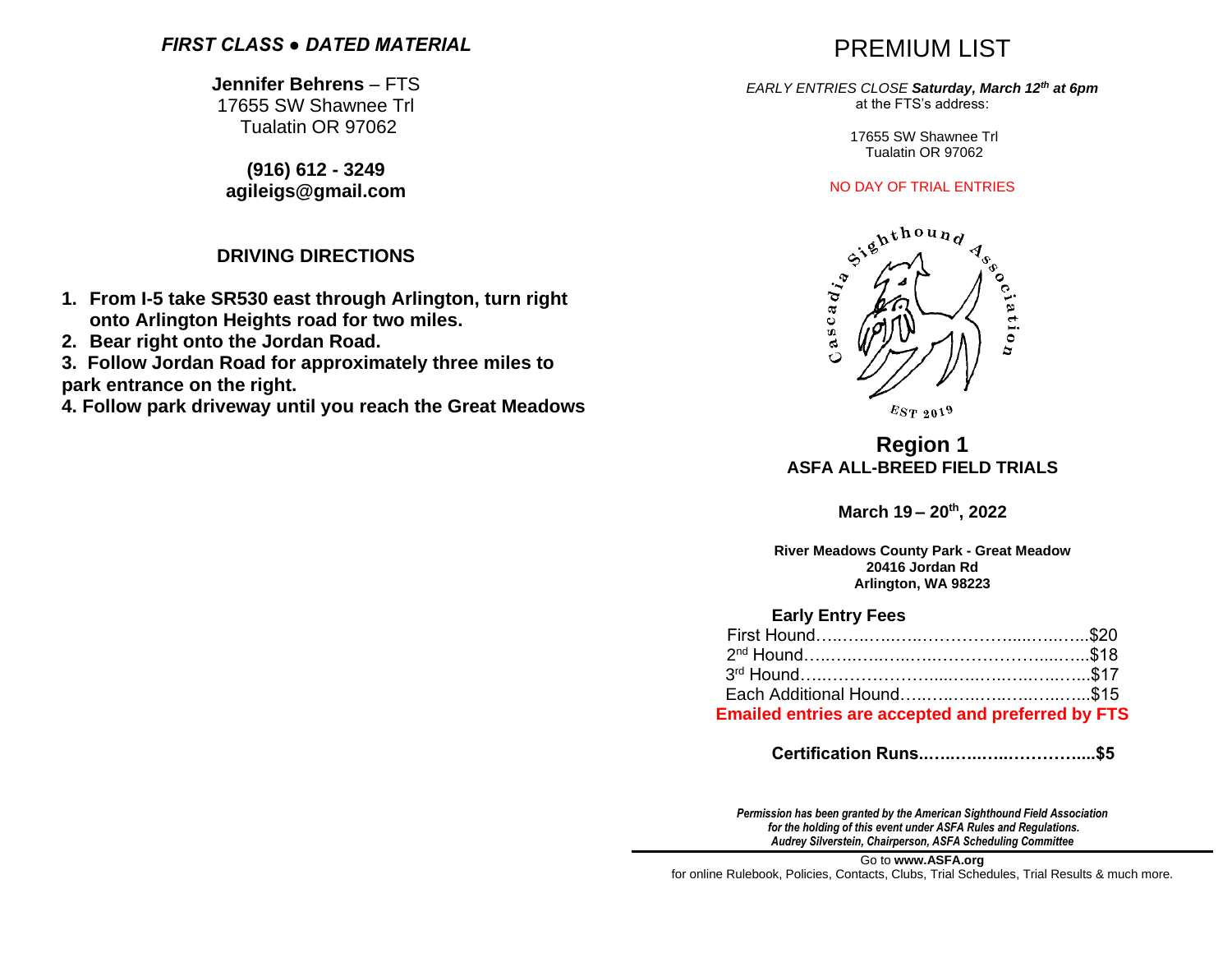### **CSA**

### Cascadia Sighthound Association

#### **JUDGES & ASSIGNMENTS**

|  | $S =$ Single Judge $* =$ Provisional Judge $# =$ Canadian Judge |  |
|--|-----------------------------------------------------------------|--|

**MONDAY** 

| IVIVIVI      |           |         |              |         |                                       |   |         |                          |                           |              |           |           |                          |    |   |                      |              |
|--------------|-----------|---------|--------------|---------|---------------------------------------|---|---------|--------------------------|---------------------------|--------------|-----------|-----------|--------------------------|----|---|----------------------|--------------|
| <b>JUDGE</b> | n         | Αz      | Ba           | в<br>D  |                                       | G | lb      | IW                       | IG                        | D            | n         | <b>SD</b> | SI                       | SW | W | Sgl                  | Pvl          |
| Vern         | $\lambda$ | $\cdot$ | $\mathbf{v}$ | $\cdot$ | $\sqrt{}$<br>$\overline{\phantom{a}}$ | v | $\cdot$ | $\mathbf{v}$<br>$\cdots$ | $\mathbf{v}$<br>$\lambda$ | $\checkmark$ | $\sqrt{}$ |           | $\checkmark$<br>$\cdots$ |    |   | $\cdot$<br>$\lambda$ | $\mathbf{v}$ |
| Paul         | *         |         |              |         |                                       |   |         |                          | *                         |              |           |           |                          |    |   |                      |              |

| <b>FIELD COMMITTEE</b>       |                                                                      |  |  |  |
|------------------------------|----------------------------------------------------------------------|--|--|--|
| <b>Field Trial Chairman</b>  | Jonathan P. Buchanan                                                 |  |  |  |
|                              | (425) 280-3317                                                       |  |  |  |
| <b>Field Trial Secretary</b> | <b>Jennifer Behrens</b>                                              |  |  |  |
|                              | 17655 SW Shawnee Trl                                                 |  |  |  |
|                              | Tualatin OR 97062                                                    |  |  |  |
|                              | (916) 612 - 3249                                                     |  |  |  |
|                              | agileigs@gmail.com                                                   |  |  |  |
| <b>Field Clerk</b>           | <b>Iola Stetson</b>                                                  |  |  |  |
| Lure Operators               | Greg Behrens, David Cassell, George Stone, Jonathan P. Buchanan, Nic |  |  |  |
|                              | <b>Cross, &amp; Larry Harris</b>                                     |  |  |  |

### TRIAL HOURS: **8 am** UNTIL AFTER RIBBONS ARE AWARDED. **ROLL CALL: PROMPTLY at 9 am**

ENTRIES WILL NOT BE ACKNOWLEDGED BY RETURN MAIL OR PHONE; ENTRIES MAY BE ACKNOWLEDGED BY E-MAIL IF OWNER FORWARDS E-MAIL ADDRESS.

### **Ribbons or rosettes will offered for all placements**.

**First**=Blue, **Second**=Red, **Third**=Yellow, **Fourth**=White, **NBQ**=Green **Highest Scoring Single**=Navy/Gold, **Best of Breed**=Purple/Gold, & **Best in Field**=Red, White & Blue.

### **ELIGIBLE BREEDS & REGISTRY**

Only purebred Afghan Hounds, Azawakhs, Basenjis, Borzoi, Cirneco dell'Etna, Greyhounds, Ibizan Hounds, Irish Wolfhounds, Italian Greyhounds, Pharaoh Hounds, Rhodesian Ridgebacks, Salukis, Scottish Deerhounds, Sloughis, Silken Windhounds and Whippets may be entered in the regular stakes.

Provisional breeds may be entered in the Provisional Stake or the Singles Stake. Provisional breeds currently include purebred Chart Polski, Galgo Español, Magyar Agar, Peruvian Inca Orchid, Portuguese Podengo (Pequeno), Portuguese Podengo (Medio & Grande), and must be individually registered with the appropriate registry.

All entries shall be individually registered with the AKC (ILP/PAL included), the NGA, the UKC, the FCI, an ASFA-recognized foreign or ASFA Board approved registry, or possess a CRN from the SPDBS. A photocopy of acceptable registry must be submitted with each hound's first ASFA field trial entry; this requirement is waived for hounds registered with the NGA.

### **REGULAR STAKES OFFERED**

**OPEN STAKE:** Any eligible sighthound, excluding ASFA Field Champions of record that has met the certification requirements.

**FIELD CHAMPION STAKE:** Any ASFA Field Champion

**VETERAN STAKE:** Any eligible hound whose age is at least six years, except Irish Wolfhounds whose age shall be at least five years, and Afghan Hounds, Rhodesian Ridgebacks, Salukis and Whippets whose age shall be at least seven years. That has obtained an ASFA certification, AKC QC, or other qualifying waivers prior to the closing date. A copy of the certificate MUST be submitted with the entry forms. Points go toward V-FCh or V-LCM titles.

**PROVISIONAL STAKE:** Any eligible sighthound of a Provisional breed that has met certification requirements. Not eligible to compete in Best of Breed or Best in Field.

**SINGLES STAKE:** Any eligible sighthound including those disqualified to run in other stakes. Each hound runs alone. Not eligible for Best of Breed or Best in Field. Hounds are eligible to earn TCP and CPX titles from the Singles stake. Provisional breeds are not eligible for these titles.

### **BEST IN FIELD WILL BE OFFERED**

**Conditions of Entry:** All entries must be one year or older on the day of the trial ● Stakes will be split into flights by public random draw if the entry in any regular stake is 20 or more ● Bitches in season, lame hounds and hounds with breed disqualifications will be excused at roll call. ● Spayed, neutered, monorchid or cryptorchid hounds without breed disqualifications may be entered; hounds with breed disqualifications are not eligible to enter except in the Single Stake ● Hounds not present at the time of roll call will be scratched ● All hounds will run twice, in trios if possible or braces (except in the Single Stake), unless excused, dismissed or disqualified.

**Equipment:** Type of lure machine: battery-powered drag-lure style machine. ● Type of lures: highlyvisible white plastic strips ● Back-up equipment will be available.

### **Veterinarian on call**:

**Pilchuck Veterinary Hospital**

24/7 Emergency Vet – 40 minute drive from River Meadows County Park (425) 407-5080 11308 92nd St SE, Snohomish, WA 98290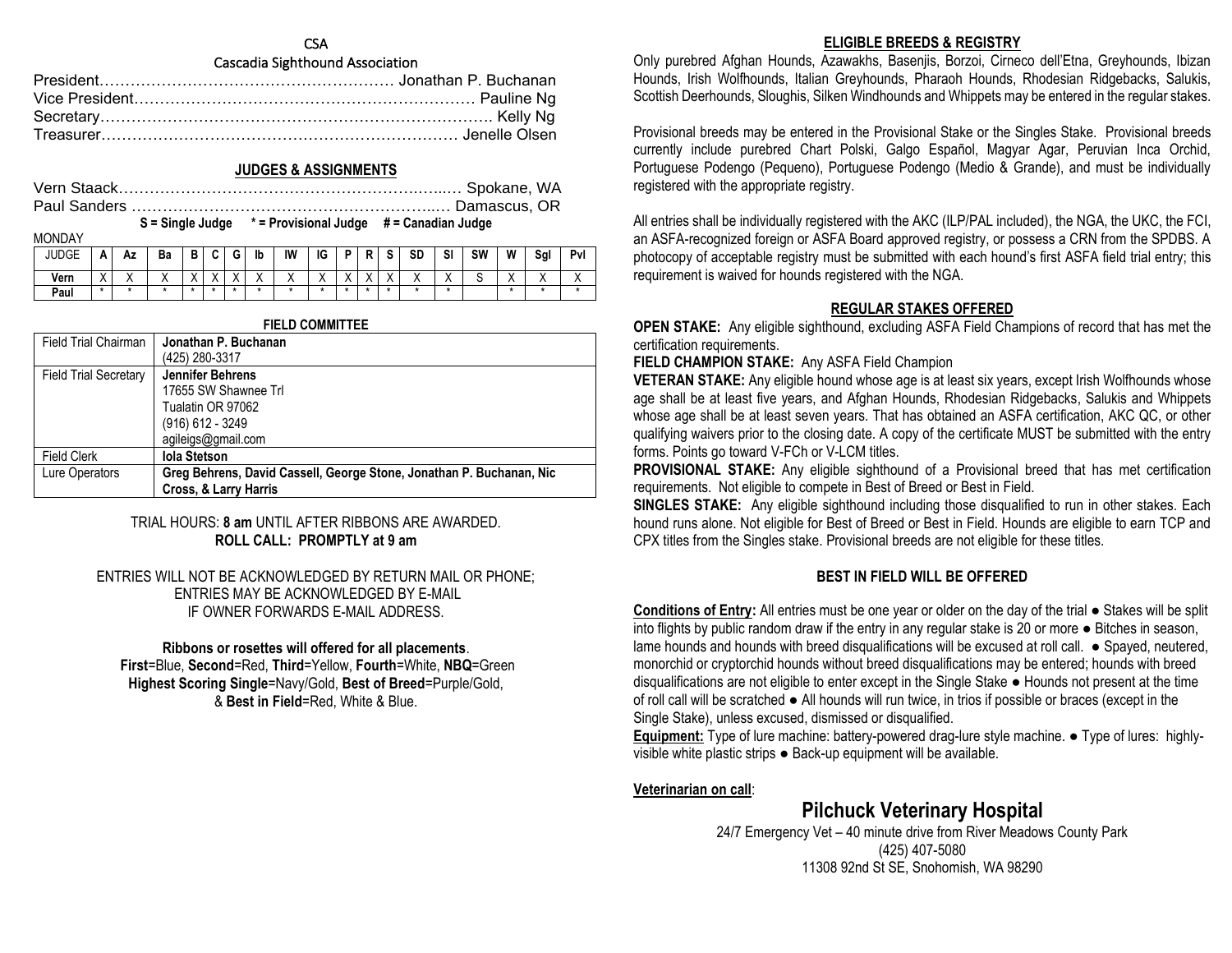### **COURSE PLAN**

### **OTHER INFORMATION**

The club reserves the right to alter the course due to weather and/or field conditions. The course will be reversed for final and again for run offs or at the discretions of the judges.

#### **Saturday Course:**



**The course plan is** 732 yards. A drag-style lure machine will be used.



 $\Delta \phi$ 

**Sunday Course**:

**The course plan is** 759 yards. A drag-style lure machine will be used.

### **ACCOMMODATIONS**

38

**RVs & camping** (no hookups) is allowed along the main driveway adjacent to the Great Meadows for \$30/night, made payable to:

> Snohomish County Parks and Recreation 6705 Puget Park Drive Snohomish, WA 98296 Permit # 35307



For more details regarding the facilities: <https://snohomishcountywa.gov/Facilities/Facility/Details/River-Meadows-Park-46>

**HOTELS:** There are many hotels in the vicinity. The following is a list of *possible* pet friendly places, all of which are within about 20 minutes or less of driving time to the event site. Since pet rooms may be limited, we strongly suggest you make reservations well in advance.

**Quality Inn** 5200 172nd St NE, Arlington, WA (360) 474-4525 [www.choicehotels.com/washington/arlington/quality-inn-hotels/wa179](http://www.choicehotels.com/washington/arlington/quality-inn-hotels/wa179)

**Best Western** 3721 172nd St NE, Arlington, WA (360) 363-4321 www.bestwestern.com

**OYO Hotel Arlington WA** I-5 2214 WA-530, Arlington, WA (817) 345-0424 [www.oyorooms.com/](https://www.oyorooms.com/)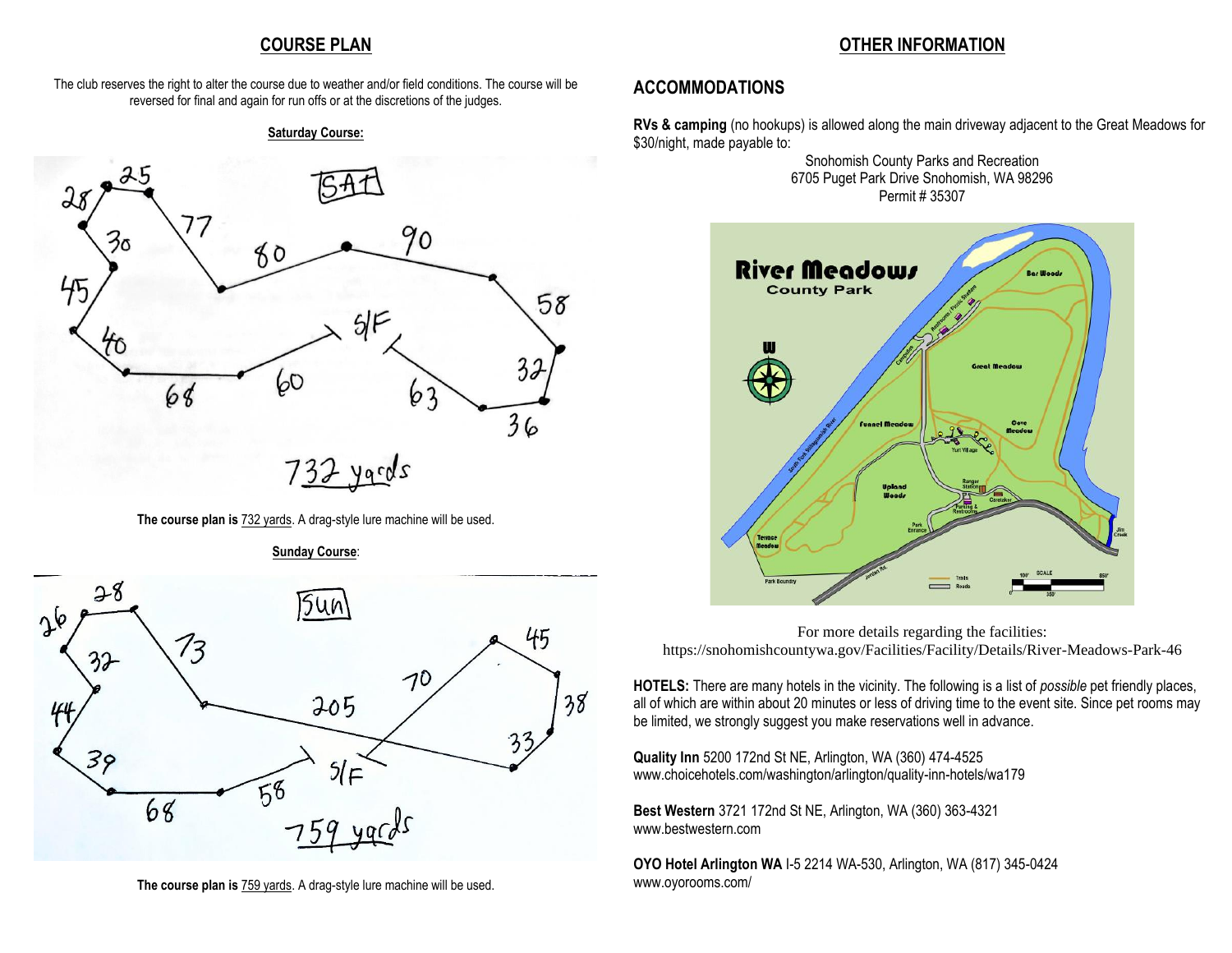### **OFFICIAL AMERICAN SIGHTHOUND FIELD ASSOCIATION ENTRY FORM**

#### **Cascadia Sighthound Association**

*Saturday, March 19th, 2022*

Early entries close **March 12 th @ 6pm** at the FTS'sresidence.

Early entry fees: **\$20 1 st hound; \$18 2nd hound; \$17 3rd hound; \$15 additional hound;**

No Day of Entries

Make checks payable (in US funds) to **CSA** and mail to:

**Jennifer Behrens – FTS • 17655 SW Shawnee Trl, Tualatin OR 97062**

**PayPal**: [CSASighthound@gmail.com](mailto:CSASighthound@gmail.com) (friends & family)

Fee Paid **The Field Secretary cannot accept conditional, unsigned, incomplete or unpaid** entries; please check your completed entry carefully.

| Breed:                                         | Call Name:                                                                                                                                      |                          |                                           |  |  |  |
|------------------------------------------------|-------------------------------------------------------------------------------------------------------------------------------------------------|--------------------------|-------------------------------------------|--|--|--|
| Registered Name of Hound:                      |                                                                                                                                                 |                          |                                           |  |  |  |
| Stake:<br>$\Box$ FCH<br>$\Box$ Open            | $\Box$ Single<br>$\Box$ Provisional<br>$\Box$ Veteran                                                                                           | <b>Additional Stakes</b> | $\Box$ Kennel $\Box$ Breeder $\Box$ Bench |  |  |  |
|                                                | <b>Registration Number:</b> (please write in registering body before number)                                                                    |                          |                                           |  |  |  |
| If possible, please<br>□<br>separate my hounds | Date of<br>Birth:                                                                                                                               | Sex:<br>п<br>Dog         | <b>Bitch</b>                              |  |  |  |
| Name of actual owner(s):                       |                                                                                                                                                 |                          |                                           |  |  |  |
| Address:                                       |                                                                                                                                                 | Phone:                   |                                           |  |  |  |
| City:                                          |                                                                                                                                                 | State:                   | Zip:                                      |  |  |  |
| E-mail (Optional)                              |                                                                                                                                                 |                          | (Optional) Region of Residence:           |  |  |  |
| Emergency Contact Name and Phone (Optional)    |                                                                                                                                                 |                          |                                           |  |  |  |
| п<br>Veterans, Provisional.                    | Check if this is the first ASFA trial for this hound. Attach a Hound Certification or waiver if entered in Open,                                |                          |                                           |  |  |  |
| П<br>unless NGA.                               | Check if this is a first-time entry, a copy of the official Registration of this hound must accompany this entry                                |                          |                                           |  |  |  |
| $\Box$                                         | Check if any information has changed since the last ASFA trial entry. Regarding                                                                 |                          |                                           |  |  |  |
| П                                              | Check if this hound has been dismissed within the last 6 trials entered. Must be marked in order to qualify for a<br>"clean" trial requirement. |                          |                                           |  |  |  |

I CERTIFY that I am the actual owner of this dog, or that I am the duly authorized agent of the actual owner whose name I have entered above. In consideration of the acceptance of this entry and the opportunity to have this dog judged and to win prize money, ribbons, or trophies, I (we) agree to abide by the rules and regulations of the American Sighthound Field Association in effect at the time of this lure field trial, and by any additional rules and regulations appearing in the premium list for this lure field trial. I (we) agree that the club holding this lure field trial has the right to refuse this entry for cause, which the club shall deem to be sufficient. I (we) agree to hold this club, its members, directors, governors, officers, agents or other functionaries, any employees of the aforementioned parties and the owner(s) of the trial premises or grounds harmless from any claim for loss or injury which may be alleged to have been caused directly or indirectly to any person or thing by the act of this dog while in or upon the lure field trial premises or grounds or near any entrance thereto and I (we) personally assume all responsibility and liability for any such claim, and I (we) further agree to hold the aforementioned parties harmless from any claim loss of this dog by disappearance, theft damage or injury be caused or alleged to be caused by the negligence of the club or any of the aforementioned parties or by the negligence of any person or any other cause or causes. I (we) certify and represent that the dog entered is not a hazard to person or other dogs. This entry is submitted for acceptance of the forgoing representations and agreements.

**SIGNATURE** of owner or his agent duly authorized to make this entry

#### **OFFICIAL AMERICAN SIGHTHOUND FIELD ASSOCIATION ENTRY FORM**

Cascadia Sighthound Association

*Sunday, March 20th, 2022*

Early entries close **March 12 th @ 6pm** at the FTS'sresidence

Early entry fees: **\$20 1 st hound; \$18 2nd hound; \$17 3rd hound; \$15 additional hound;**

No Day of Entries

Make checks payable (in US funds) to **CSA** and mail to:

**Jennifer Behrens – FTS • Jennifer Behrens – FTS • 17655 SW Shawnee Trl, Tualatin OR 97062**

#### **PayPal:** [CSASighthound@gmail.com](mailto:CSASighthound@gmail.com) (friends & family)

| Fee Paid |  |  | The Field Secretary cannot accept conditional, unsigned, incomplete or unpaid |
|----------|--|--|-------------------------------------------------------------------------------|
|          |  |  |                                                                               |

entries; please check your completed entry carefully. Breed: Call Name:

| Registered Name of Hound: |
|---------------------------|

| Registered tvalue of fround.                                                                                          |                                                                                 |                          |                                           |  |  |
|-----------------------------------------------------------------------------------------------------------------------|---------------------------------------------------------------------------------|--------------------------|-------------------------------------------|--|--|
| Stake:                                                                                                                |                                                                                 | <b>Additional Stakes</b> |                                           |  |  |
| $\Box$ Open<br>$\square$ FCH<br>Veteran                                                                               | $\Box$ Provisional<br>$\Box$ Single                                             |                          | $\Box$ Kennel $\Box$ Breeder $\Box$ Bench |  |  |
|                                                                                                                       | <b>Registration Number:</b> (please write in registering body before number)    |                          |                                           |  |  |
| $\Box$ If possible, please                                                                                            | Date of                                                                         | Sex:                     |                                           |  |  |
| separate my hounds                                                                                                    | Birth:                                                                          | $\Box$ Bitch<br>П<br>Dog |                                           |  |  |
| Name of actual owner(s):                                                                                              |                                                                                 |                          |                                           |  |  |
|                                                                                                                       |                                                                                 |                          |                                           |  |  |
| Address:                                                                                                              |                                                                                 | Phone:                   |                                           |  |  |
|                                                                                                                       |                                                                                 |                          |                                           |  |  |
| City:                                                                                                                 |                                                                                 | State:                   | Zip:                                      |  |  |
|                                                                                                                       |                                                                                 |                          |                                           |  |  |
| E-mail (Optional)                                                                                                     | (Optional) Region of Residence:                                                 |                          |                                           |  |  |
|                                                                                                                       |                                                                                 |                          |                                           |  |  |
|                                                                                                                       |                                                                                 |                          |                                           |  |  |
| Emergency Contact Name and Phone (Optional)                                                                           |                                                                                 |                          |                                           |  |  |
|                                                                                                                       |                                                                                 |                          |                                           |  |  |
| п<br>Check if this is the first ASFA trial for this hound. Attach a Hound Certification or waiver if entered in Open, |                                                                                 |                          |                                           |  |  |
| Veterans, Provisional.                                                                                                |                                                                                 |                          |                                           |  |  |
| Check if this is a first-time entry, a copy of the official Registration of this hound must accompany this entry<br>□ |                                                                                 |                          |                                           |  |  |
| unless NGA.                                                                                                           |                                                                                 |                          |                                           |  |  |
| □                                                                                                                     | Check if any information has changed since the last ASFA trial entry. Regarding |                          |                                           |  |  |

 $\Box$  Check if this hound has been dismissed within the last 6 trials entered. Must be marked in order to qualify for a "clean" trial requirement.

I CERTIFY that I am the actual owner of this dog, or that I am the duly authorized agent of the actual owner whose name I have entered above. In consideration of the acceptance of this entry and the opportunity to have this dog judged and to win prize money, ribbons, or trophies, I (we) agree to abide by the rules and regulations of the American Sighthound Field Association in effect at the time of this lure field trial, and by any additional rules and regulations appearing in the premium list for this lure field trial. I (we) agree that the club holding this lure field trial has the right to refuse this entry for cause, which the club shall deem to be sufficient. I (we) agree to hold this club, its members, directors, governors, officers, agents or other functionaries, any employees of the aforementioned parties and the owner(s) of the trial premises or grounds harmless from any claim for loss or injury which may be alleged to have been caused directly or indirectly to any person or thing by the act of this dog while in or upon the lure field trial premises or grounds or near any entrance thereto and I (we) personally assume all responsibility and liability for any such claim, and I (we) further agree to hold the aforementioned parties harmless from any claim loss of this dog by disappearance, theft damage or injury be caused or alleged to be caused by the negligence of the club or any of the aforementioned parties or by the negligence of any person or any other cause or causes. I (we) certify and represent that the dog entered is not a hazard to person or other dogs. This entry is submitted for acceptance of the forgoing representations and agreements.

**SIGNATURE** of owner or his agent duly authorized to make this entry